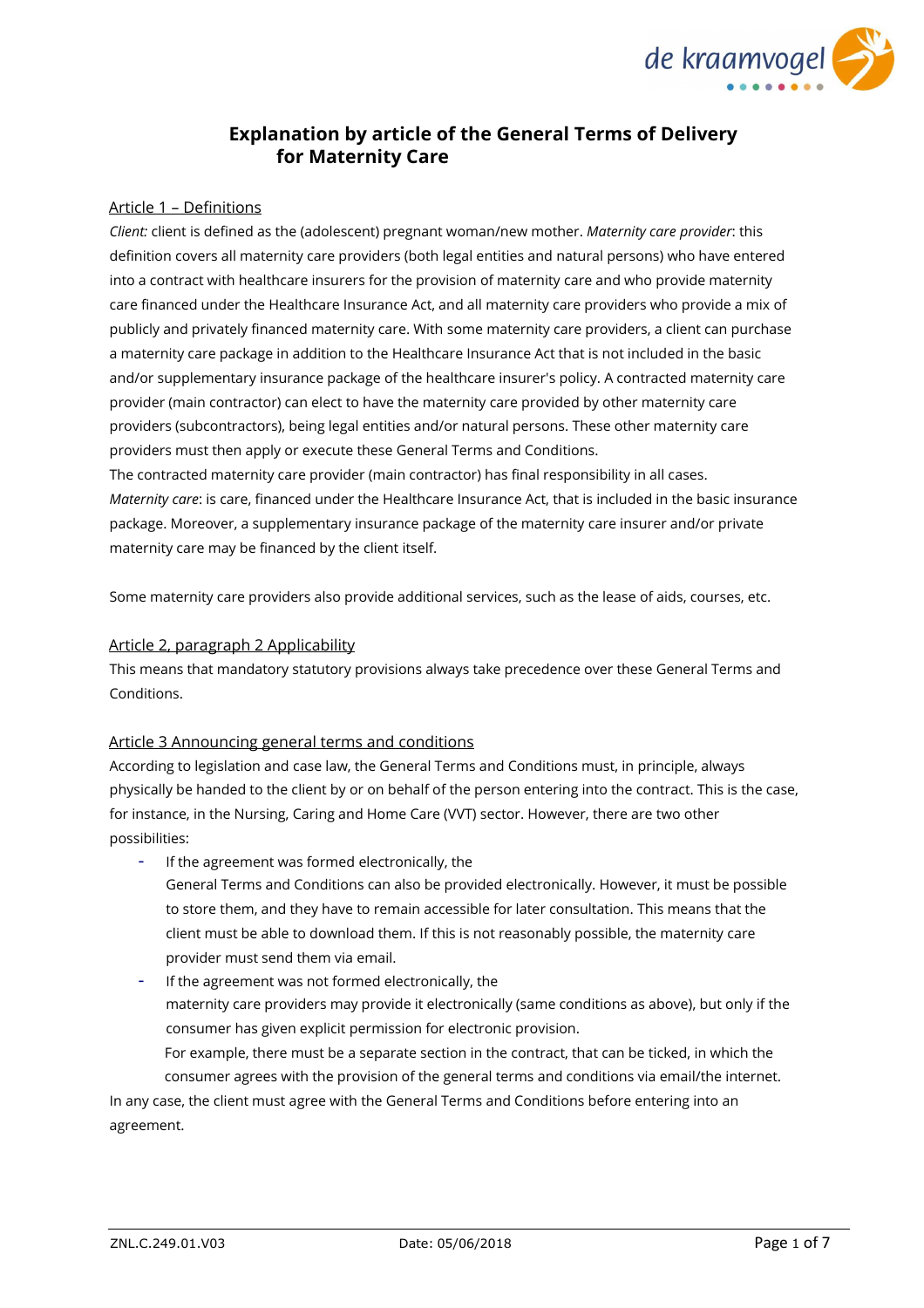

## Article 5, paragraph 1 Clear information

If the maternity care provider has stated its information on www.kiesbeter.nl, it has met the information conditions as stated in article 5. If this is not the case, the maternity care provider will have to provide the same information in another manner.

## Article 5, paragraph 2, sub c

The maternity care provider can, for example, indicate on its website that the extent to which the indicated hours of maternity care can be provided depends on the region, the period in which maternity care is required, and the time of registration.

## Article 5, paragraph 4

The issue is that, upon acceptance of the registration, the maternity care provider must be sure that the client has understood the matter. This is possible by adding the familiar box on the website the client needs to tick before continuing the registration process. Or, in case of a different registration method, by explicitly asking this in the telephone conversation.

## Article 6 The agreement

The agreement, of which the General Terms of Delivery are a part, is entered into individually with the client. This agreement is signed by the client and the Board of Directors or the person authorised to sign on behalf of the Board of Directors. If the client is under 18 years of age, the legal representative must sign. It is important that the client is aware of the terms and conditions and agrees with them before entering into the agreement. Also see article 3 and the explanation of article 3. This does not affect the fact that the maternity care plan can independently be agreed between the maternity carer and the client from the age of 16.

## Article 6, paragraph 4, sub e and sub f

The sum of the personal contribution is determined annually by the National Healthcare Institute. A personal contribution is only owed for the maternity care hours, not for childbirth support. The amount of the personal contribution can be enquired from the National Healthcare Institute or the maternity care provider. In some cases, the healthcare insurer may reimburse the statutory personal contribution or additional maternity care under a supplementary insurance to the client. It is up to the client to inform whether this is the case in her situation.

#### Article 6, paragraph 4, sub g

Some personal information may be used for mandatory statutory measurement of healthcare quality indicators and for measuring client experiences in healthcare and in the birth care chain. More information can be found on the website (Privacy statement).

## Article 8, paragraph 2, sub i and sub j The intake interview

If the maternity care provider wants to have an intern present at an intake interview or for the maternity care, it needs to have the permission of the client. If the maternity care is provided by a trainee maternity carer, the maternity care provider will inform the client of this.

The maternity care provider informs the client of the cancellation costs for not cancelling an intake interview when making the appointment for the intake interview. The costs for not cancelling an intake interview will be no more than the intake interview rate.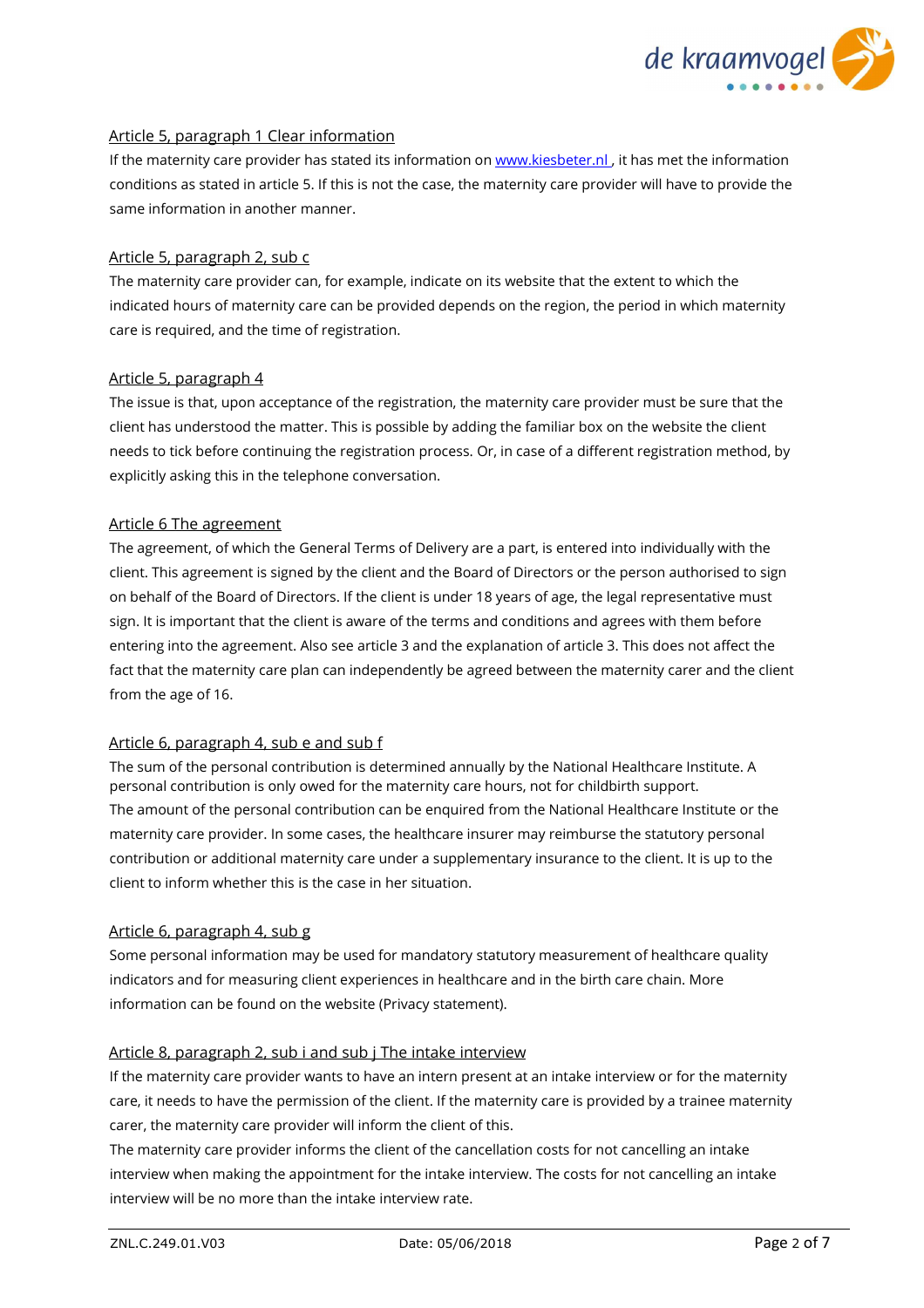

Furthermore, the maternity care provider informs the client about the cancellation costs for unilateral termination of the care agreement (article 20, paragraph 2) during the intake interview.

## Article 11 Data retention

For a presentation of the registration, interpretation and actions to be taken on behalf of *the new mother* for identifying health problems, at least the following needs to be recorded:

- Overview of the temperature;
- Overview of the social, emotional, and physical state.

For a presentation of the registration, interpretation and actions to be taken on behalf of *the newborn* for identifying health problems, at least the following needs to be recorded:

- Overview of the temperature;
- Overview of the fluid balance;
- Overview of the colour of the skin;
- Overview of the weight;
- Overview of nutrition

## Article 11, paragraph 2

The Personal Data Protection Act (WBP) does not state a concrete retention period for personal data. The WBP states that personal data cannot be retained longer than is required for the purposes for which it has been collected or for which it is used. The maternity care provider determines how long the data needs to be retained based on the purpose. This is a general rule for which the result may differ per situation. It is up to the maternity care provider to determine whether it charges copying costs to the client. If it does, it cannot charge more than the maximum sum set in the Personal Data Protection Act (Charges Made to Data Subjects) Decree of 13 June 2001. Storing documents other than medical data is required for business operations and transfer of information.

Since 25 May 2018, the WBP has been replaced with the General Data Protection Regulation (Dutch AVG).

Article 12 Data provision and granting access to third parties by the maternity care provider The regulation in paragraphs 1 and 2 is based on Book 7, article 457 of the Dutch Civil Code and article 8 of the Personal Data Protection Act.

The reporting code as mentioned in paragraph 1 has been drawn up by organisations such as the Royal Dutch Medical Association KNMG and the Dutch Association of Nurses and Carers V&VN.

#### Article 12, paragraph 2

This article indicates that 'third parties' are not defined as persons who are directly involved in the execution of the agreement. This means that the data is used internally at the maternity care provider for the benefit of the individual maternity care to the client involved and for internal quality control and (financial) administration, for example.

#### Article 12, paragraph 3

The assumed permission upon death is based on case law. If there is no permission from the client for third-party access to the client's file, the professional confidentiality after death can only be breached if that client's assumed permission is apparent or if the interests of access for the surviving relatives are of such importance that they can reasonably take precedence over the interest that the obligation of confidentiality is supposed to protect. An example from case law is data required for a life insurance payment or genetic research.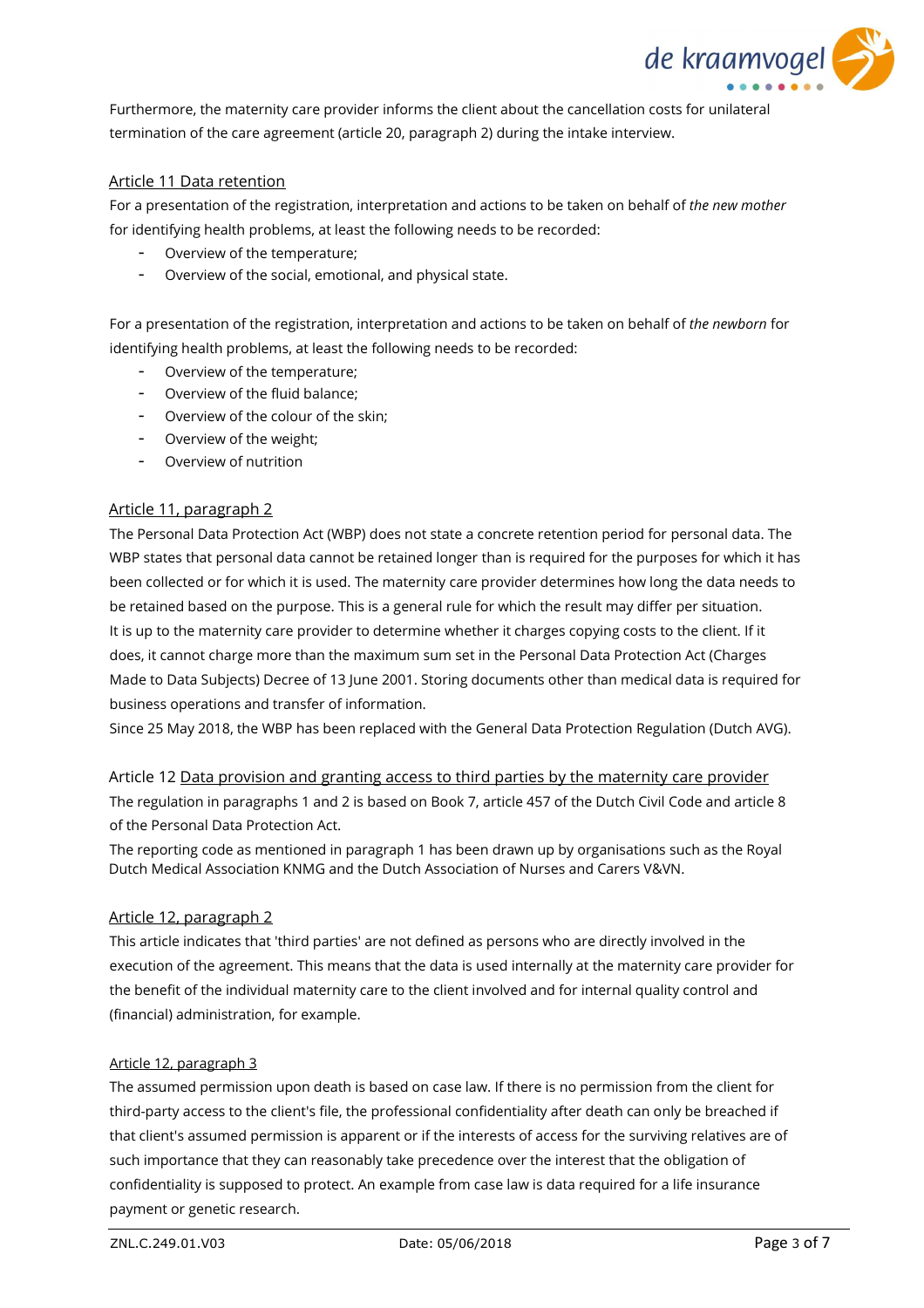

## Article 12, paragraph 4

The obligation of confidentiality results from legislation such as the Individual Healthcare Professions Act (BIG), the Personal Data Protection Act (WBP), and the Medical Treatment Contracts Act (Wgbo) and is further detailed in the professional codes. These professional codes have been drawn up by professional organisations, such as V&VN and the Dutch Association of Maternity Carers NBvK. The obligation of confidentiality can also result contractually from, for example, the employment agreement so that, for example, the administrative employee also has an obligation of confidentiality.

## Article 13, paragraph 1 Maternity care

The standards referred to in paragraph 1 have been included in the vision of Responsible Maternity Care that has been drawn up by, among others, the Home care sector association BTN, the national sector association for entrepreneurs in nursing-home care, home care, youth healthcare and maternity care ActiZ, the Healthcare Inspectorate IGZ, various professional groups, and patient /client organisations, e.g. via kiesvoorjezorg.nl or zorgkaartnederland.nl.

The Healthcare standard is also taken into account.

## Article 14 in relation to article 18, paragraph 4 The client's obligations

This includes, among other things, the fact that the client is responsible for the presence of sound and safe materials that have to be used by the maternity carer. Moreover, the care provider must also use sound materials in accordance with article 14.

## Article 19, paragraphs 2 and 3 Payment

The client will receive a specified invoice for the agreed additional maternity care at the expense of the client, the personal contribution, and the agreed services at the expense of the client.

#### Article 21, paragraph 1, sub a Termination by the maternity care provider

What are taken to be compelling reasons depends on the circumstances. In general, there is a compelling reason if the client does not provide cooperation to allow the maternity care provider to comply with the regulations regarding the working conditions (art. 18 paragraph 5). The Labour Inspectorate will in this case prevent the maternity care provider from further executing the agreement (or impose a fine if the maternity care provider violates the regulations).

Based on court decisions, termination for compelling reasons is considered to be admissible under special circumstances. With respect to the question of whether conduct as referred to in article 21, paragraph 3 or paragraph 5 are compelling reasons, the questions of whether there is a serious extent of threat and/or intimidation that creates an unworkable situation and/or has irreparably disrupted the relationship of trust, or whether there is a severe disruption of the day-to-day activities that endangers the care provision to others will be taken into account. Both the client's actions and those of the client's partner/relatives towards the maternity carer/maternity care provider may be of importance. Unless the situation is acute and very serious, termination of the agreement due to compelling reasons will usually not simply occur. The diligence of action on the part of the maternity care provider will especially be examined. In the light of established practice and case law, the following requirements will apply with respect to this diligence:

1) A change in conduct must have been pointed out multiple times, and this must preferably have been recorded in the maternity care plan.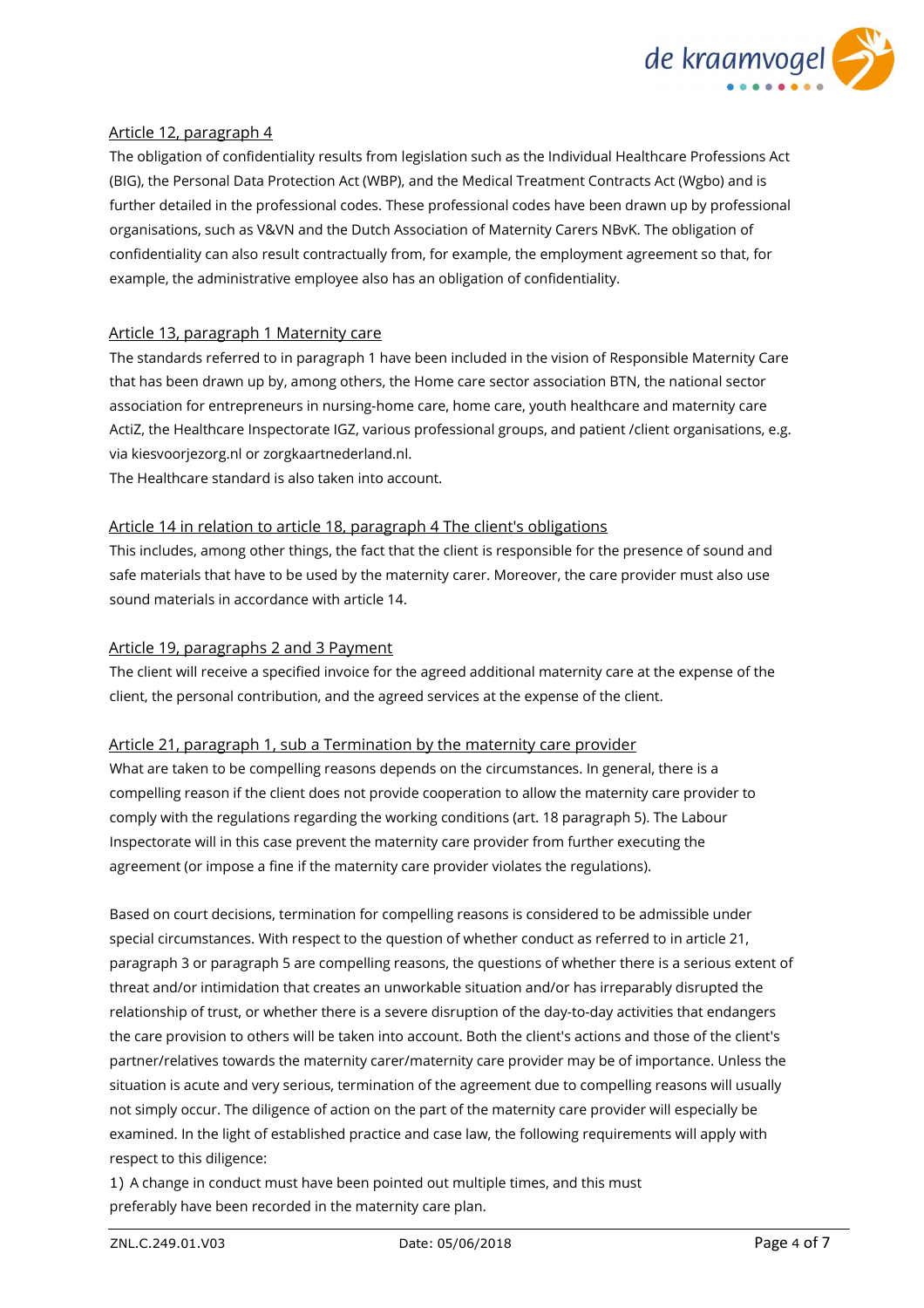

2) The client (and relatives) must be made aware of the consequences of not complying with the agreements regarding the change in behaviour.

## Article 21, sub b

What is defined as 'fitting' can range from finding a proper other maternity care provider to merely informing the healthcare insurer in the extreme case that continuing the care provision cannot reasonably be expected, for example, in case of serious misconduct on the part of the client or family members. What is fitting strongly depends on the circumstances and will eventually be given further substance by the Disputes Committee.

#### Article 22 Complaints procedure

The maternity care provider adheres to the complaints procedure of the sector organisation Bo Geboortezorg. This procedure meets the requirements of the Healthcare Quality, Complaints and Disputes Act.

## Article 23 Dispute settlement procedure

The Disputes Committee makes decisions in the form of a binding recommendation. This means that the dispute cannot be presented to the court. No appeal is possible in this case.

## Article 24 Performance bond

These general terms and conditions have been drawn up by Bo Geboortezorg on the one hand and the Consumers' Association, LOC Zeggenschap in de zorg, and the Patiëntenfederatie Nederland on the other hand. The contents of this set cannot be amended by the maternity care provider, unless the aforementioned parties draw up new general terms and conditions.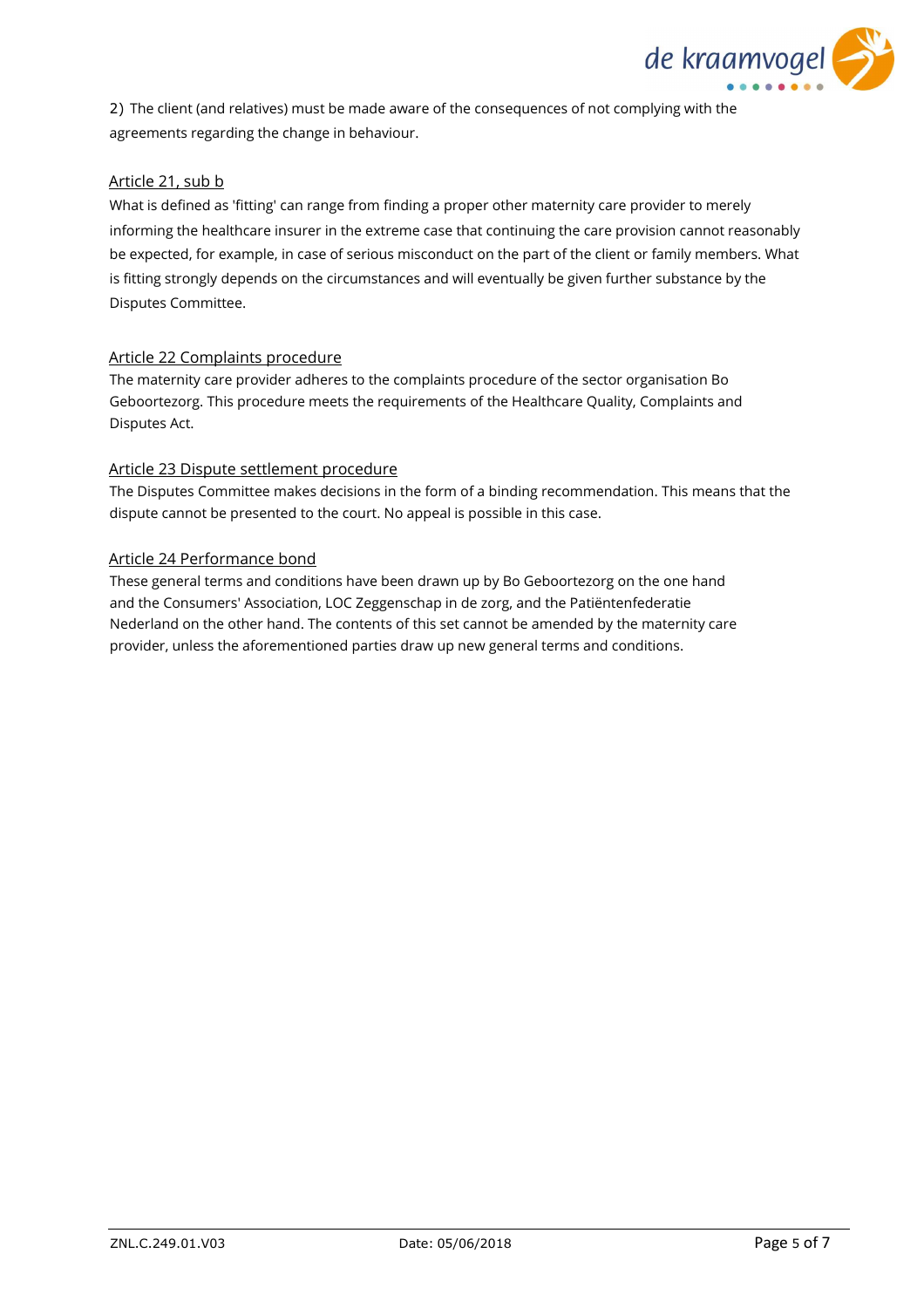

# **Explanation by article of the Additional General Terms of Delivery**

#### **ARTICLE 2 - The agreement**

The General Terms and Conditions of BO Geboortezorg prescribe which aspects must be included in the agreement. ZiNkraamzorg and De Kraamvogel have opted to include these aspects in the Additional General Terms and Conditions. Due to this provision of the Additional General Terms and Conditions, these aspects are viewed as a part of the agreement.

It is important to know which aspects are important:

- Nature and scope of the maternity care: recorded in writing on the LIP form during the intake interview.
- Registration before the 5th month of the pregnancy: the indicated hours based on the LIP will be provided.
- Registration during or after the 5th month of the pregnancy: minimum maternity care is guaranteed.
- Deviating from indicated hours by the maternity care provider: ZiNkraamzorg / De Kraamvogel has the option of providing fewer than the number of indicated hours with respect to unforeseen situations.
- Additional maternity care and services: discussed during the intake interview and recorded in writing on the LIP form and signed by both parties during the intake interview. The costs of this additional maternity care and services will be communicated to the client during the intake interview and can be found at any time on the ZiNkraamzorg / De Kraamvogel website.
- Statutory personal contribution: owed by the client for the delivered hours of maternity care (no personal contribution is owed for the hours of childbirth support). The amount will be determined annually by the Dutch Healthcare Authority.
- Privately financed care: the total costs of the provided healthcare will be paid by the client. During the intake interview, an assessment will be made if it concerns privately financed maternity care, and the consequences will be indicated to the client.
- Permission from the client for the use of the information of the client and the newborn:
	- o for the statutory measurement of healthcare quality indicators and to measure client experiences with the care and within the maternity care chain;
	- o for inspections by healthcare insurers;
	- o for transfer of data to youth healthcare;
- Changes to the agreement: ONLY possible in consultation between ZiNkraamzorg / De Kraamvogel and the client and recorded in WRITING (recording and signing of the LIP form and/or the hour registration form).
- Reduction of the hours by the client: changing (reducing) the hours agreed during the intake interview is an amendment to the agreement. In this case, the client owes an amount of **€ 150 for amendment costs**.

## **ARTICLE 3 – Intake interview**

If the client has registered in time, the intake interview will take place before the 34th week of the pregnancy insofar as possible.